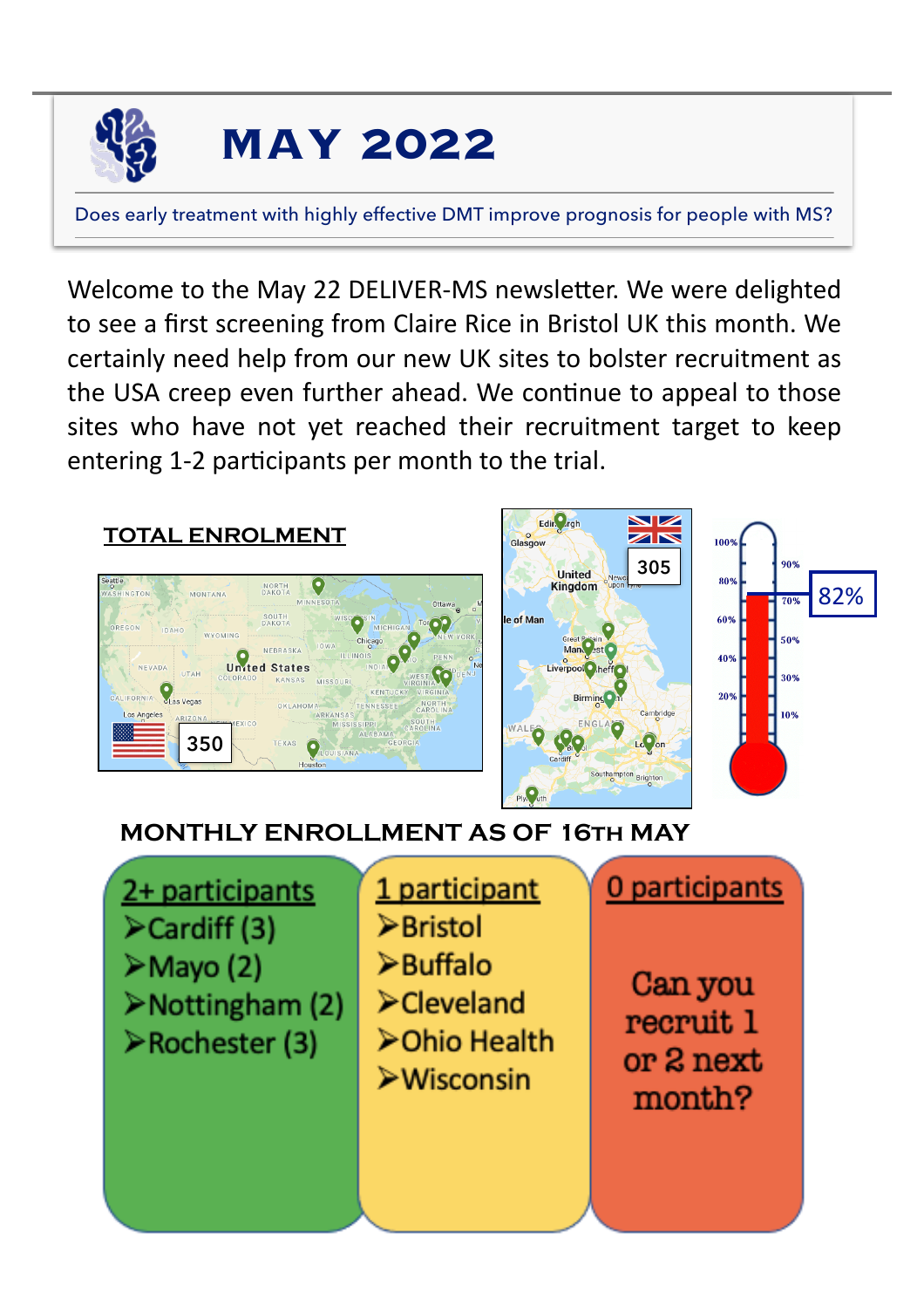## **DELIVER-MS RACIAL REPRESENTATION**

Saran Planchon analysed data on the racial background of participants in DELIVER-MS in preparation for ECTRIMS 22. Headline findings are that overall, trial participants appear broadly representative of race according to expected population demographics (figure a & b). However, people from non-white racial backgrounds appear to be over represented within the small sample of participants who have failed